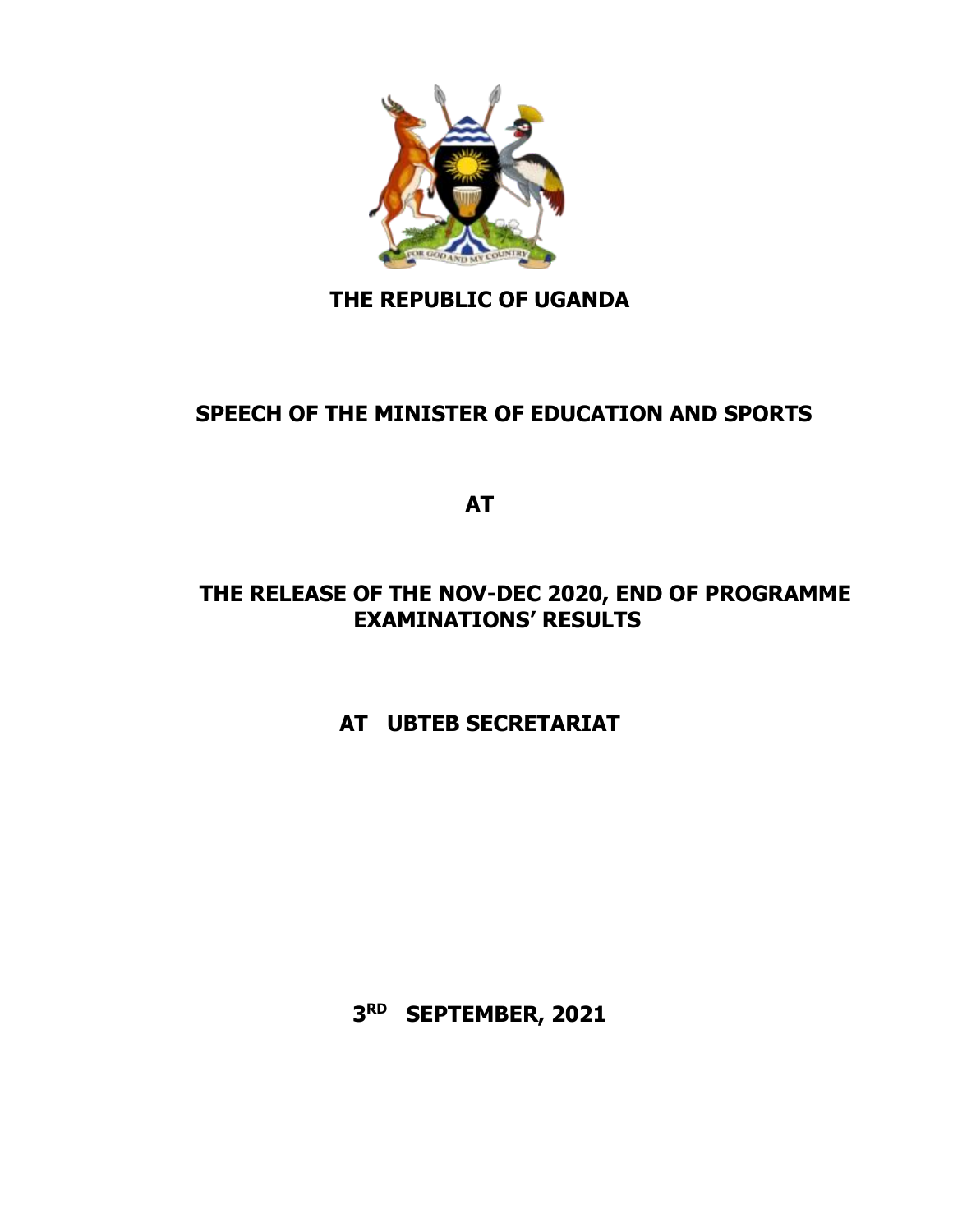Chairperson and Members of the Parliamentary Committee on Education and Sports, The Chairperson ESC and PSC, The Permanent Secretary, Ministry of Education and Sports, The Secretary, Education Service Commission Members of the MoES Technical Team, The Chairperson and Members of the Board, Executive Secretary and Secretariat Staff, UBTEB, Representatives of other Examination Boards, The Directors of other Agencies, Representatives from the World of Work, Heads of Institutions Present, Members of the Press, Distinguished invited Guests, Ladies and Gentlemen

It gives me joy to release the UBTEB Nov-Dec 2020 end of Programme Examination results although the candidates sat for examinations in March, 2021 due to the challenges of COVID-19 pandemic. I applaud the Board, candidates, parents and guardians on today's achievement.

As the Ministry of Education and Sports, we are proud to release another set of Skilled Artisans and Technicians in Technical and Business professions. This is in line with the aspirations of NRM Government on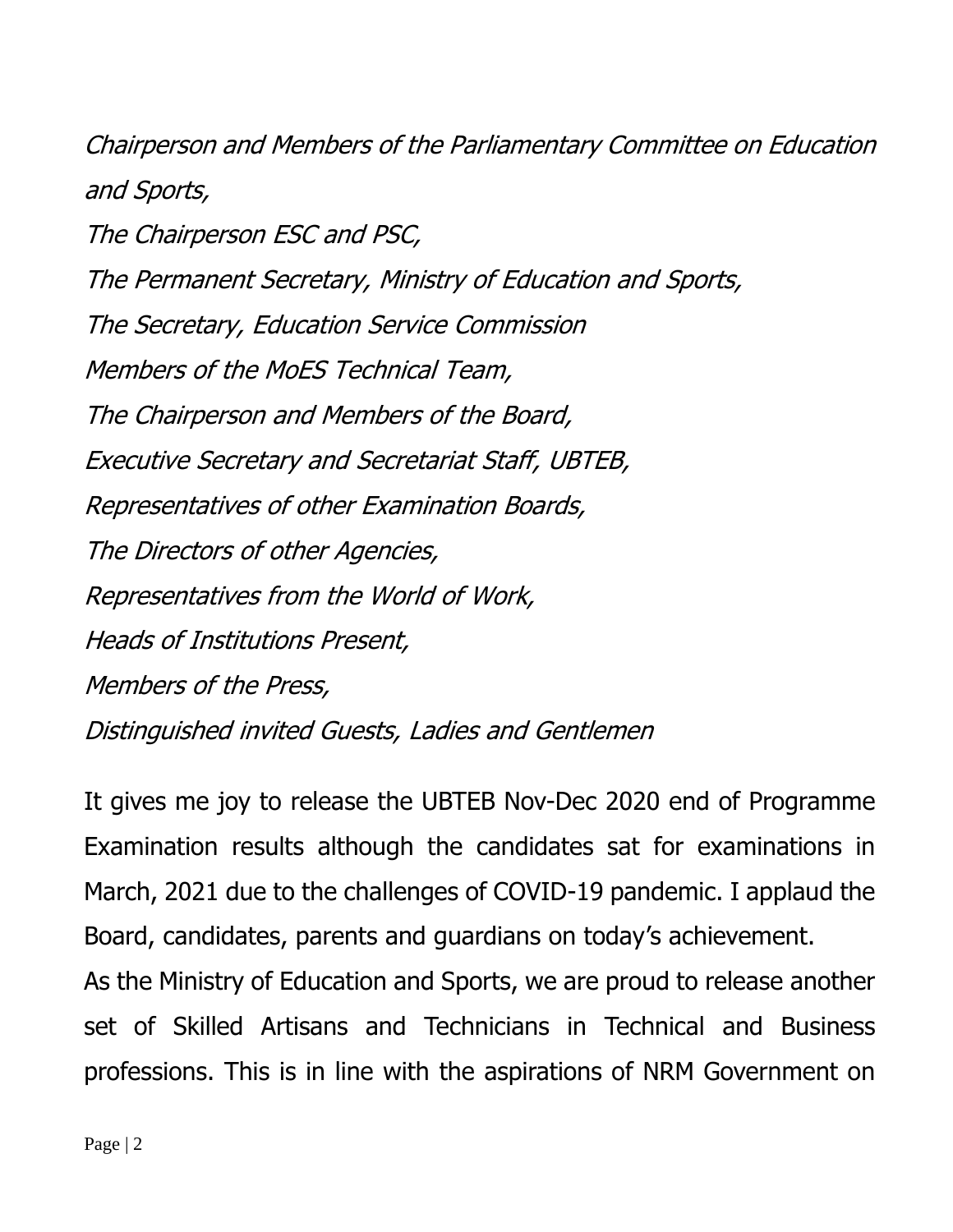having young persons equipped with employable skills that can boost productivity and address youth unemployment challenge.

In order to guarantee a secure future for the young persons, Government has prioritized the need for production of skilled labour force. Government has planned for modularized Technical, Vocational Education and Training (TVET) in the National Development Plan III. This will boost productivity and technological advancement for sustainable development. The efforts of Government towards TVET have been progressive in terms of the ever growing numbers of trainees graduating from TVET institutions. I would like to thank the parents for choosing Skills-oriented career growth as this is the sure way of enabling improved livelihood through production and innovation.

I wish to appeal to the Industry and other players to support the Government's call on embracing TVET Trainees at all levels and other skills development programmes. Parents and the general public are therefore called upon to encourage our youth to join Technical and Vocational Education enable each young person gain employable skill from such training. The Economy needs more middle cadre technicians and artisans.

Page | 3 I have noted the Board's intervention and efforts towards providing flexible assessment through modular assessment in line with the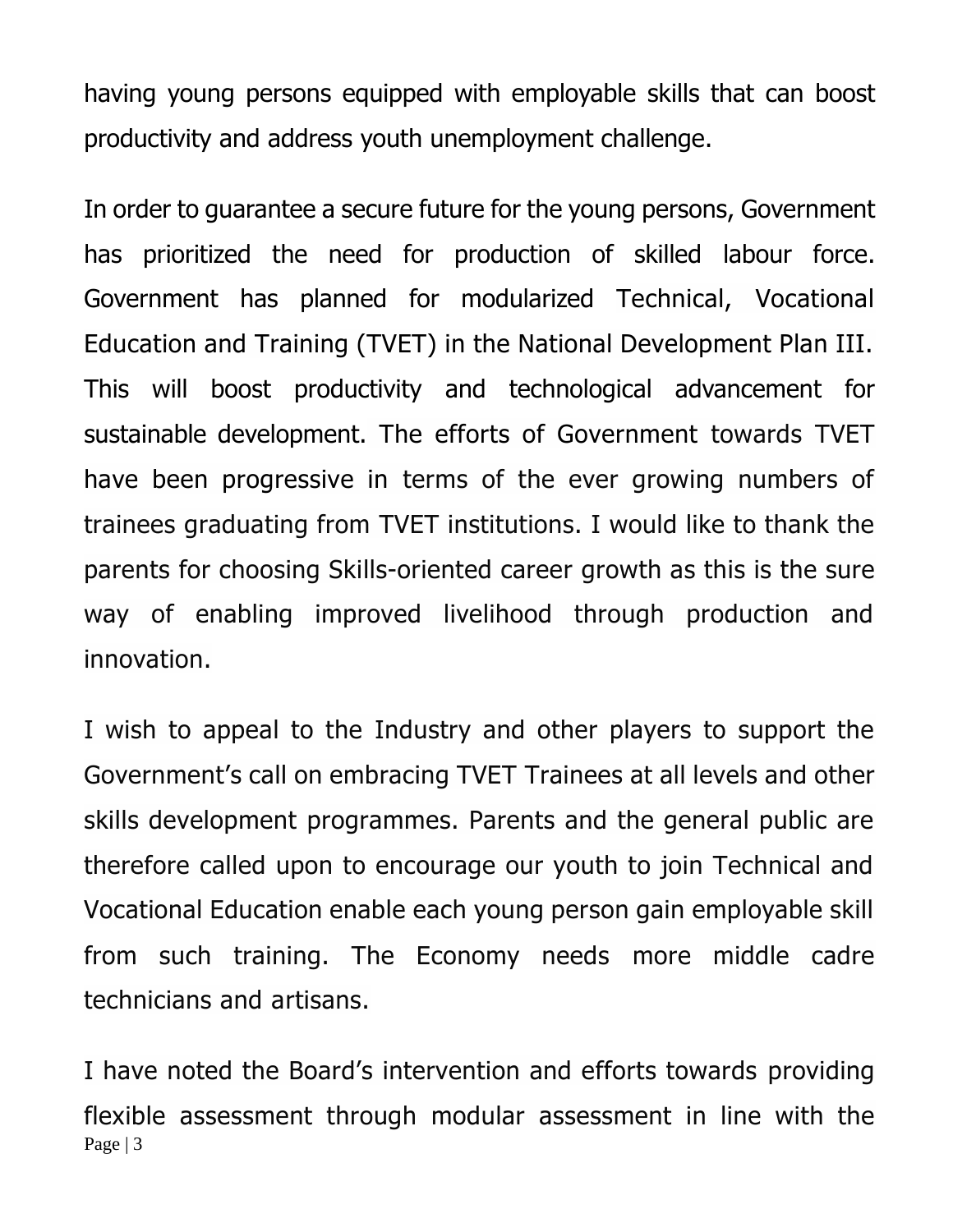TVET Policy 2019 that provides for reforms on flexibility in provision of TVET. This will enable smooth progression of TVET graduates.

I have taken note of the request by the Board chairperson to fast track the TVET Bill meant to streamline training and assessment in TVET. The Ministry will put in more efforts towards this goal in addition to reforms so far implemented including delineating TVET from Higher Education through the creation of a Separate Directorate of TVET with Departments of TVET Operations and Management; TVET Trainers Training, Research and Innovation; and Health Education and Training. I am optimistic that once TVET Bill is passed, TVET training delivery, assessment and regulation will be streamlined. I now therefore appeal to the Public to support the TVET training through increased enrollment of the youth in Community Polytechnics and Vocational institutions so as to provide the right skills demanded by the world of work.

I have noted that the Board has embarked on the construction of the Assessment Centre and that the Government has allocated 4Bn in FY 2021/2022 to kick start the project in a phased manner. I do appreciate that this will contain state of art Item testing workshops to serve as a centre of technology and innovation. I wish also to commend the offer of one acre of land given to you by Uganda Investment Authority. I am happy to note that the Board will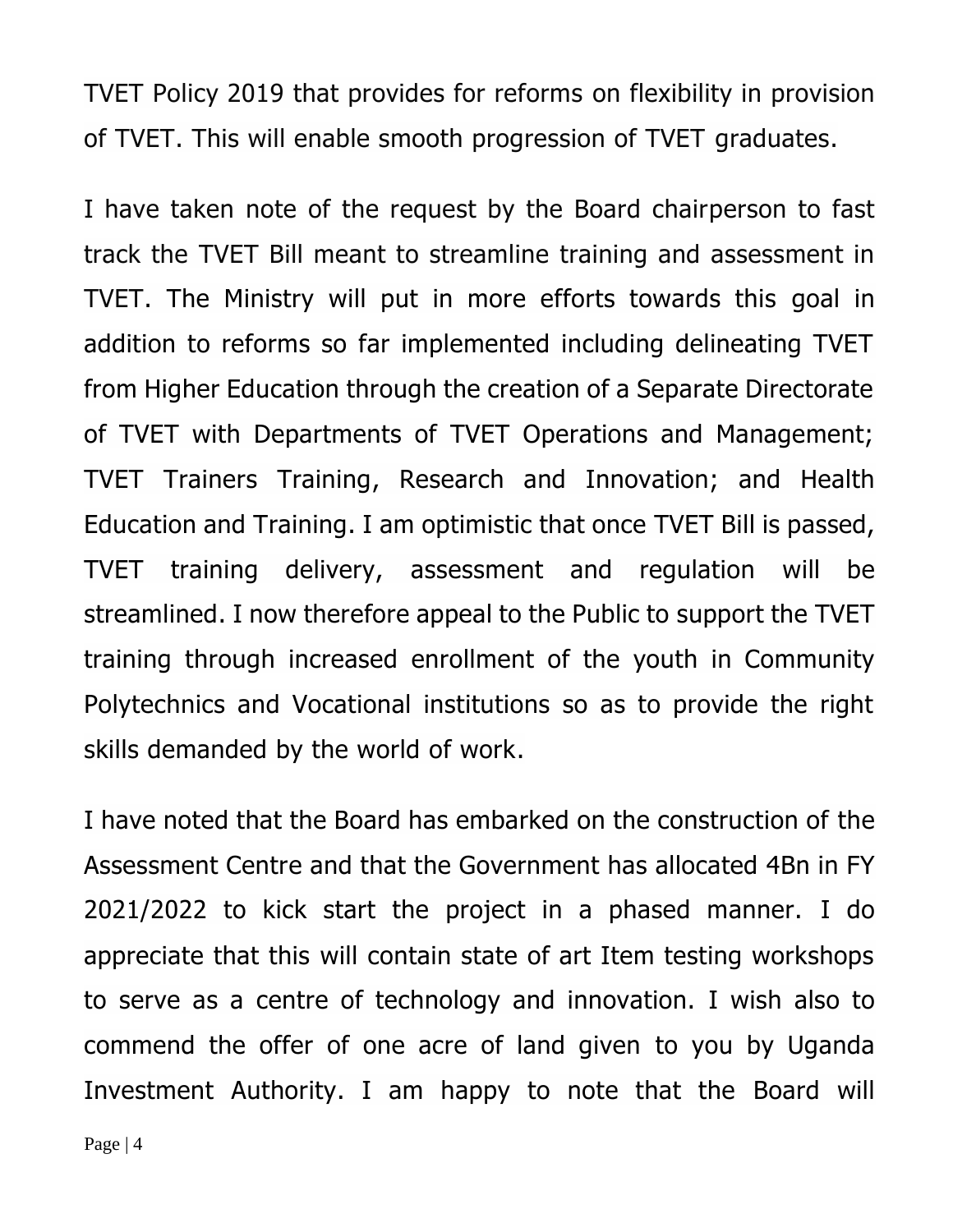establish a warehouse on this land as well as business incubation and innovation centre. I therefore pledge the support of the ministry to complete these projects.

Our campaigns for the involvement of the world of work have taken off with the results reported by the Board chairperson. It gives encouragement to see the world of work is being brought at the fore front of skills training and assessments through signing the MOUs with local partners. Competence Based Education and Training (CBET), Competence Based Curriculum and Competence Based Assessment should be emphasized for supporting flexible learning and skilling.

Allow me also applaud the efforts of the Board for utilizing the online platforms using their Examination Information Management System to register students and upload continuous assessment marks, which minimized physical contacts that reduced the chances of COVID-19 spread.

I am happy to note that the Board is making preparations to be ready for the conduct of online assessment of TVET trainees at an appropriate time.

Page | 5 In the awake of the Covid-19 pandemic, the MOES has undertaken various steps to ensure continuity of learning and other processes.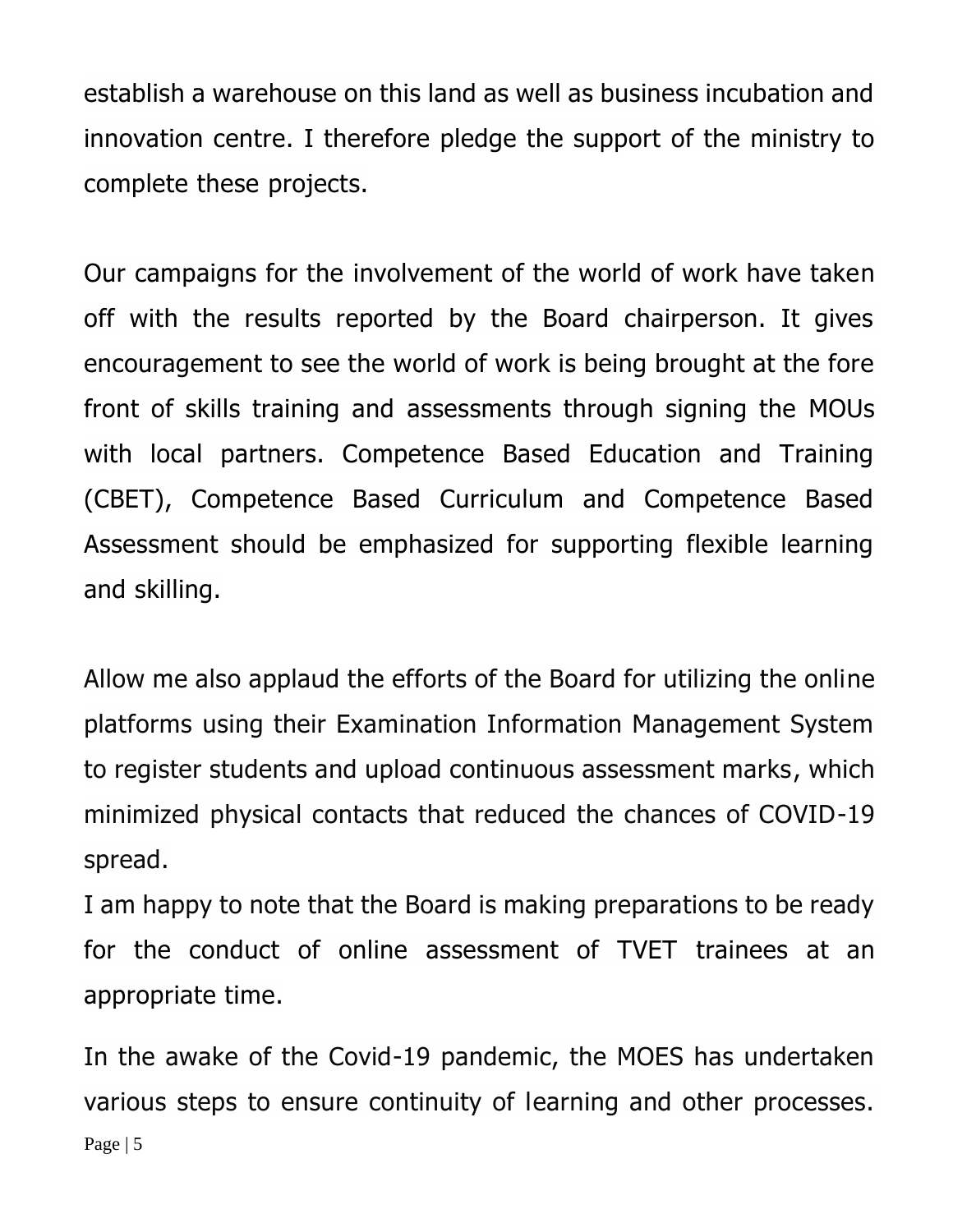The technical team of the Ministry is doing all it takes to ensure that training continues. I now take the opportunity to call upon the staff and trainees in TVET institutions to get vaccinated as Government undertakes measures to reopen education institutions. Once the institutions are open everyone is encouraged to adhere to the various Standard Operating Procedures as will be guided by the Ministry of Health.

I am grateful to the parents, guardians and sponsors who have continued to support trainees with Special Needs that attend TVET training and assessment. This is a true reflection of the commitment towards inclusive Education and Training. I am happy to learn that the Board has established a Special Needs Unit to attend to issues of Trainees with special needs.

I congratulate these trainees for their successful completion. I appeal to Ugandans to ensure that no child is left behind in TVET training and assessment.

I have taken note of the candidates whose results have been recommended by the Board for withholding and cancellation due to involvement in examination malpractices. The ministry does not tolerate any form of examination malpractice.

I once again, wish to congratulate all candidates, parents and guardians for their tireless and commendable work. I equally commend the Board